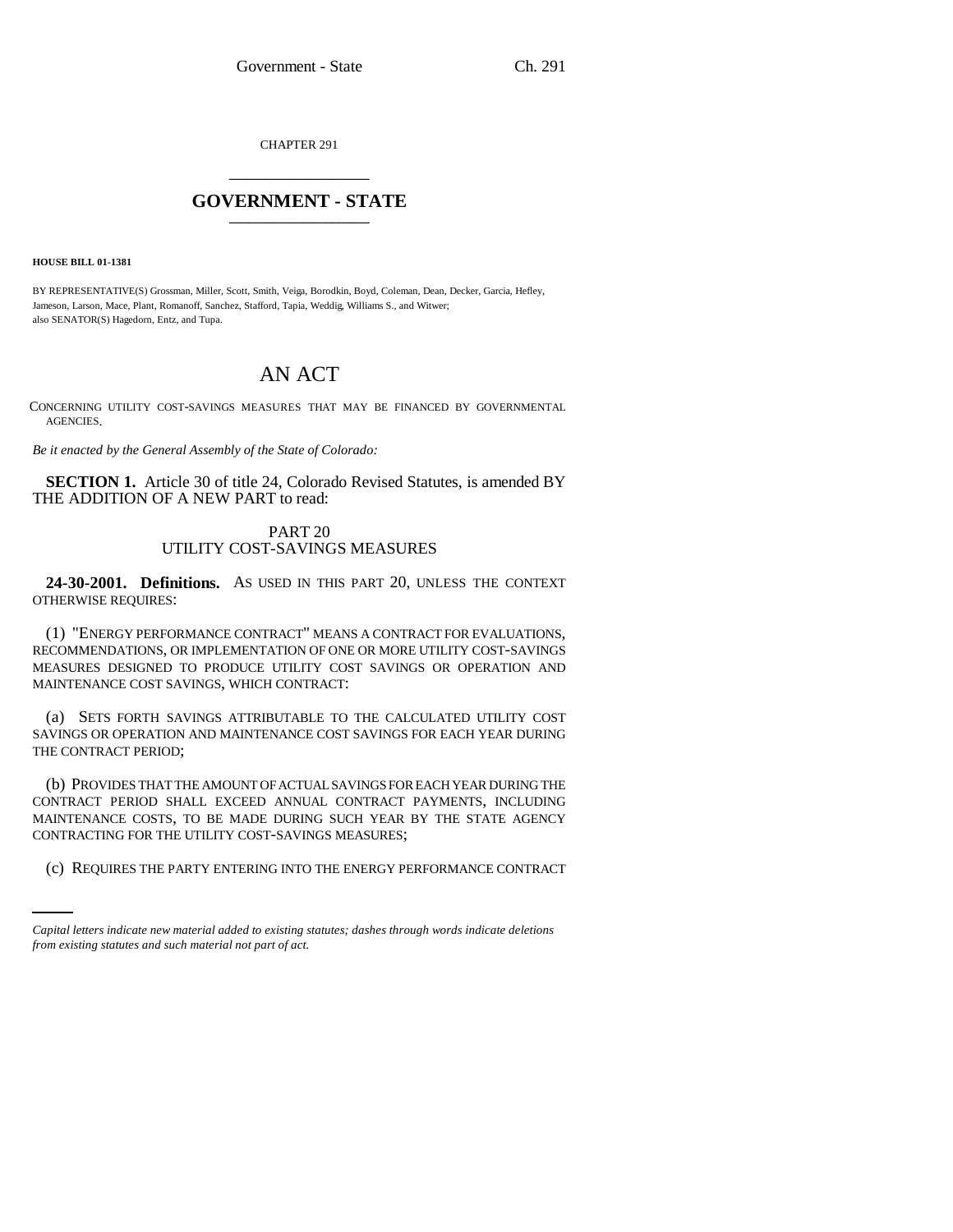#### Ch. 291 Government - State

WITH THE STATE AGENCY TO PROVIDE A WRITTEN GUARANTEE THAT THE SUM OF UTILITY COST SAVINGS AND OPERATION AND MAINTENANCE COST SAVINGS FOR EACH YEAR DURING THE FIRST THREE YEARS OF THE CONTRACT PERIOD SHALL NOT BE LESS THAN THE CALCULATED SAVINGS FOR THAT YEAR DESCRIBED IN PARAGRAPH (a) OF THIS SUBSECTION (1); AND

(d) REQUIRES PAYMENTS BY A STATE AGENCY TO BE MADE WITHIN TWELVE YEARS AFTER THE DATE OF THE EXECUTION OF THE CONTRACT; EXCEPT THAT THE MAXIMUM TERM OF THE PAYMENTS SHALL BE LESS THAN THE COST-WEIGHTED AVERAGE USEFUL LIFE OF UTILITY COST-SAVINGS EQUIPMENT FOR WHICH THE CONTRACT IS MADE, NOT TO EXCEED TWENTY-FIVE YEARS.

(2) "OPERATION AND MAINTENANCE COST SAVINGS" MEANS A MEASURABLE DECREASE IN OPERATION AND MAINTENANCE COSTS THAT IS A DIRECT RESULT OF THE IMPLEMENTATION OF ONE OR MORE UTILITY COST-SAVINGS MEASURES. SUCH SAVINGS SHALL BE CALCULATED IN COMPARISON WITH AN ESTABLISHED BASELINE OF OPERATION AND MAINTENANCE COSTS.

(3) "SHARED-SAVINGS CONTRACT" MEANS A CONTRACT FOR ONE OR MORE UTILITY COST-SAVINGS MEASURES THAT DO NOT INVOLVE CAPITAL EQUIPMENT PROJECTS, WHICH CONTRACT:

(a) PROVIDES THAT ALL PAYMENTS TO BE MADE BY THE STATE AGENCY CONTRACTING FOR THE UTILITY COST-SAVINGS MEASURES SHALL BE A STATED PERCENTAGE OF CALCULATED SAVINGS OF ENERGY COSTS ATTRIBUTABLE TO SUCH MEASURES OVER A DEFINED PERIOD OF TIME AND THAT SUCH PAYMENTS SHALL BE MADE ONLY TO THE EXTENT THAT SUCH SAVINGS OCCUR; EXCEPT THAT THIS PARAGRAPH (a) SHALL NOT APPLY TO PAYMENTS FOR MAINTENANCE AND REPAIRS AND OBLIGATIONS ON TERMINATION OF THE CONTRACT PRIOR TO ITS EXPIRATION;

(b) PROVIDES FOR AN INITIAL CONTRACT PERIOD OF NO LONGER THAN TEN YEARS; AND

(c) REQUIRES NO ADDITIONAL CAPITAL INVESTMENT OR CONTRIBUTION OF FUNDS.

(4) "STATE AGENCY" MEANS A DEPARTMENT OR INSTITUTION OF THIS STATE, INCLUDING INSTITUTIONS OF HIGHER EDUCATION.

(5) "UTILITY COST SAVINGS" MEANS:

(a) A COST SAVINGS CAUSED BY A REDUCTION IN METERED OR MEASURED PHYSICAL QUANTITIES OF A BULK FUEL OR UTILITY RESULTING FROM THE IMPLEMENTATION OF ONE OR MORE ENERGY CONSERVATION MEASURES WHEN COMPARED WITH AN ESTABLISHED BASELINE OF USAGE; OR

(b) A DECREASE IN UTILITY COSTS AS A RESULT OF CHANGES IN APPLICABLE UTILITY RATES OR UTILITY SERVICE SUPPLIERS. THE SAVINGS SHALL BE CALCULATED IN COMPARISON WITH AN ESTABLISHED BASELINE OF UTILITY COSTS.

(6) "UTILITY COST-SAVINGS CONTRACT" MEANS AN ENERGY PERFORMANCE CONTRACT OR A SHARED-SAVINGS CONTRACT OR ANY OTHER AGREEMENT IN WHICH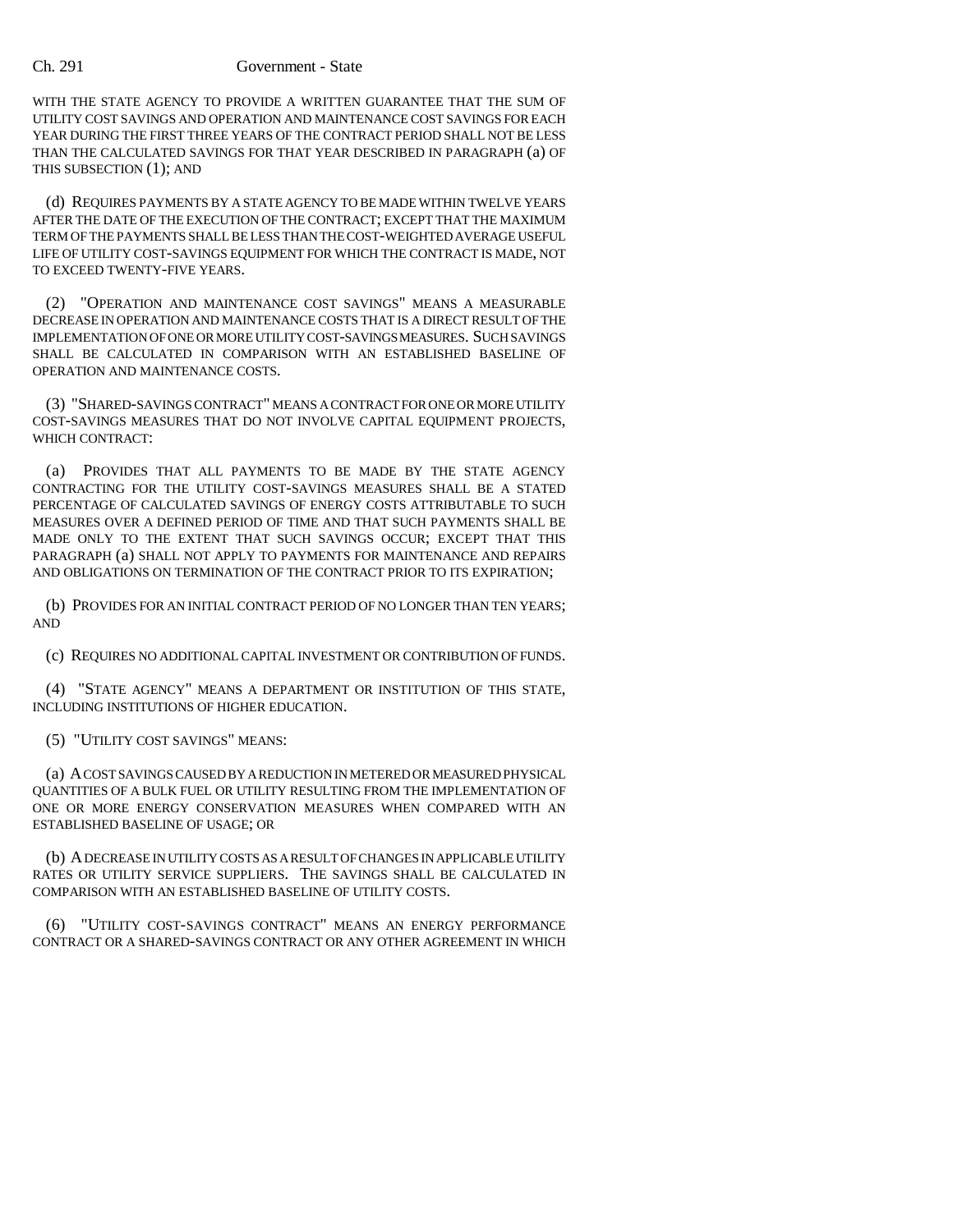UTILITY COST SAVINGS ARE USED TO PAY FOR SERVICES OR EQUIPMENT.

(7) "UTILITY COST-SAVINGS MEASURE" MEANS ANY INSTALLATION, MODIFICATION, OR SERVICE THAT IS DESIGNED TO REDUCE ENERGY CONSUMPTION AND RELATED OPERATING COSTS IN BUILDINGS AND OTHER FACILITIES AND INCLUDES, BUT IS NOT LIMITED TO, THE FOLLOWING:

(a) INSULATION IN WALLS, ROOFS, FLOORS, AND FOUNDATIONS AND IN HEATING AND COOLING DISTRIBUTION SYSTEMS;

(b) HEATING, VENTILATING, OR AIR CONDITIONING AND DISTRIBUTION SYSTEM MODIFICATIONS OR REPLACEMENTS IN BUILDINGS OR CENTRAL PLANTS;

(c) AUTOMATIC ENERGY CONTROL SYSTEMS;

(d) REPLACEMENT OR MODIFICATION OF LIGHTING FIXTURES;

(e) ENERGY RECOVERY SYSTEMS;

(f) RENEWABLE ENERGY AND ALTERNATE ENERGY SYSTEMS;

(g) COGENERATION SYSTEMS THAT PRODUCE STEAM OR FORMS OF ENERGY, SUCH AS HEAT OR ELECTRICITY, FOR USE PRIMARILY WITHIN A BUILDING OR COMPLEX OF BUILDINGS;

(h) DEVICES THAT REDUCE WATER CONSUMPTION OR SEWER CHARGES;

(i) CHANGES IN OPERATION AND MAINTENANCE PRACTICES;

(j) PROCUREMENT OF LOW-COST ENERGY SUPPLIES OF ALL TYPES, INCLUDING ELECTRICITY, NATURAL GAS, AND OTHER FUEL SOURCES, AND WATER;

(k) INDOOR AIR QUALITY IMPROVEMENTS THAT CONFORM TO APPLICABLE BUILDING CODE REQUIREMENTS;

(l) DAYLIGHTING SYSTEMS;

(m) BUILDING OPERATION PROGRAMS THAT REDUCE UTILITY AND OPERATING COSTS INCLUDING, BUT NOT LIMITED TO, COMPUTERIZED ENERGY MANAGEMENT AND CONSUMPTION TRACKING PROGRAMS, STAFF AND OCCUPANT TRAINING, AND OTHER SIMILAR ACTIVITIES;

(n) SERVICES TO REDUCE UTILITY COSTS BY IDENTIFYING UTILITY ERRORS AND OPTIMIZING EXISTING RATE SCHEDULES UNDER WHICH SERVICE IS PROVIDED; AND

(o) ANY OTHER INSTALLATION, MODIFICATION OF INSTALLATION, OR REMODELING OF BUILDING INFRASTRUCTURE IMPROVEMENTS THAT PRODUCE UTILITY OR OPERATIONAL COST SAVINGS FOR THEIR APPOINTED FUNCTIONS IN COMPLIANCE WITH APPLICABLE STATE AND LOCAL BUILDING CODES.

**24-30-2002. Contracts for energy analysis and recommendations.**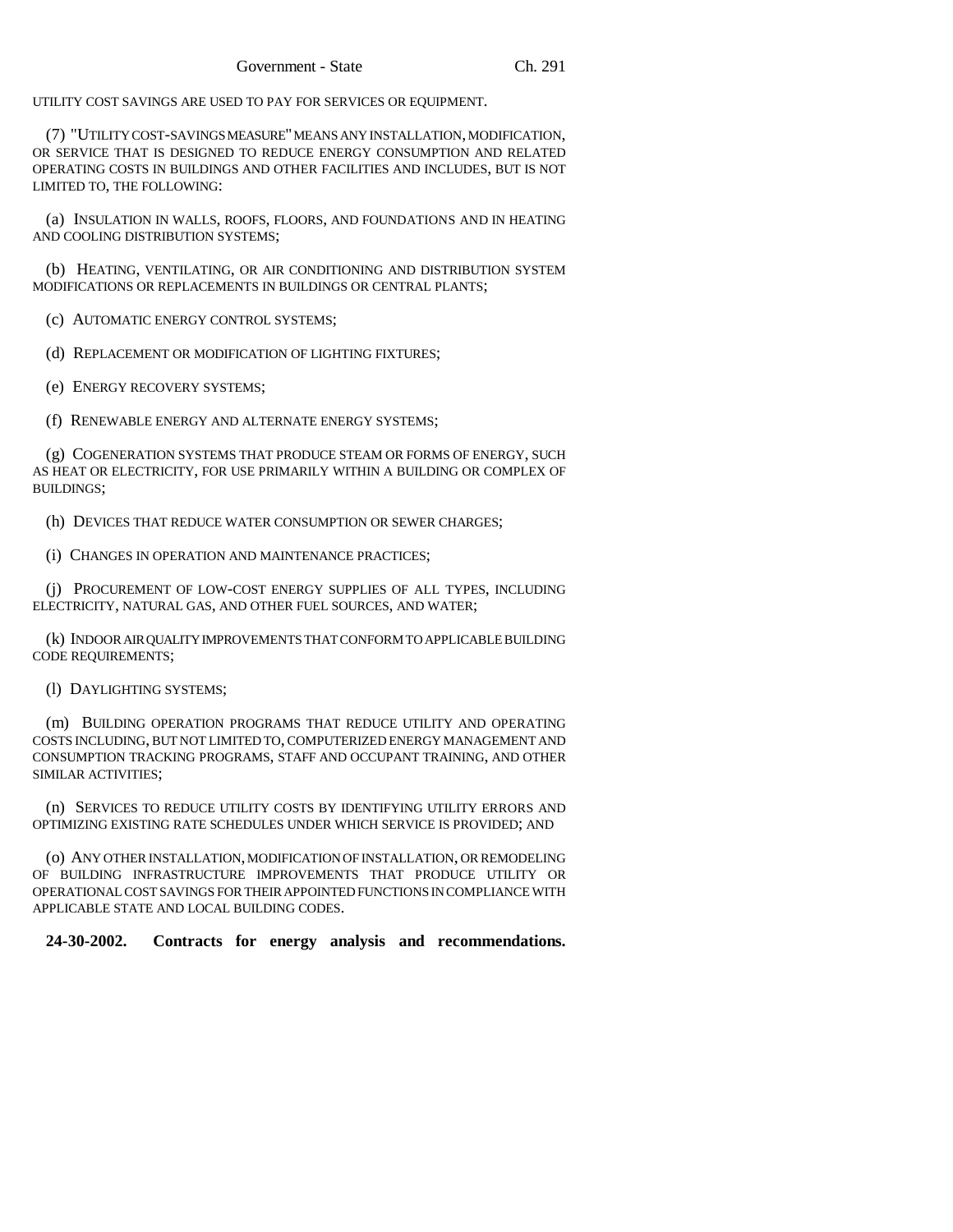#### Ch. 291 Government - State

(1) SUBJECT TO SUBSECTION (2) OF THIS SECTION, A STATE AGENCY MAY CONTRACT WITH ANY ENTITY OR PERSON EXPERIENCED IN THE DESIGN AND IMPLEMENTATION OF ENERGY CONSERVATION FOR AN ENERGY ANALYSIS AND RECOMMENDATIONS PERTAINING TO MEASURES THAT WOULD SIGNIFICANTLY INCREASE UTILITY COST SAVINGS AND OPERATION AND MAINTENANCE COST SAVINGS IN BUILDINGS OR OTHER FACILITIES OWNED OR RENTED BY THE STATE AGENCY.

(2) THE STATE PERSONNEL DIRECTOR OR THE STATE PERSONNEL DIRECTOR'S DESIGNEE MAY AUTHORIZE A STATE AGENCY TO ENTER INTO SUCH A CONTRACT. THE CONTRACT SHALL BE NEGOTIATED BY THE STATE AGENCY PURSUANT TO THE NEGOTIATION REQUIREMENTS DESCRIBED IN PART 14 OF THIS ARTICLE; EXCEPT THAT DIRECT, INDIRECT, OVERHEAD, AND OTHER COSTS AND RATES MAY BE SOLICITED AND CONSIDERED IN THE EVALUATION OF QUALIFICATIONS AND INCLUDED IN ANY RESULTING CONTRACT. THE CONTRACT MAY INCLUDE PROVISIONS THAT DEFINE THE RATE, AMOUNT, AND NATURE OF COSTS THAT MAY BE PROPOSED IN ANY SUBSEQUENT UTILITY COST-SAVINGS CONTRACT, THAT DESCRIBE THE CONTENT OF THE ANALYSIS, AND THAT RESERVE THE OPTION OF THE STATE AGENCY TO NEGOTIATE A SUITABLE UTILITY COST-SAVINGS CONTRACT.

(3) SUCH ENERGY ANALYSIS AND RECOMMENDATIONS SHALL INCLUDE ESTIMATES OF THE AMOUNTS BY WHICH UTILITY COST SAVINGS AND OPERATION AND MAINTENANCE COST SAVINGS WOULD INCREASE AND ESTIMATES OF ALL COSTS OF SUCH UTILITY COST-SAVINGS MEASURES OR ENERGY-SAVINGS MEASURES, INCLUDING, BUT NOT LIMITED TO, ITEMIZED COSTS OF DESIGN, ENGINEERING, EQUIPMENT, MATERIALS, INSTALLATION, MAINTENANCE, REPAIRS, AND DEBT SERVICE.

(4) PAYMENT BY A STATE AGENCY FOR AN ENERGY ANALYSIS AND RECOMMENDATIONS CONTRACT MAY BE MADE FROM MONEYS APPROPRIATED TO THE STATE AGENCY FOR OPERATING EXPENSES OR UTILITIES, OR PAYMENTS MAY BE DEFERRED AND INCORPORATED INTO A SUBSEQUENT UTILITY COST-SAVINGS CONTRACT.

**24-30-2003. Utility cost-savings contracts.** (1) A STATE AGENCY MAY ENTER INTO A UTILITY COST-SAVINGS CONTRACT WITH ANY PERSON OR ENTITY EXPERIENCED IN THE DESIGN AND IMPLEMENTATION OF UTILITY COST-SAVINGS MEASURES FOR BUILDINGS OR OTHER FACILITIES OR WITH THE ENTITY OR PERSON WHO PERFORMED THE ENERGY ANALYSIS AND RECOMMENDATIONS PURSUANT TO SECTION 24-30-2002 IF:

(a) THE ENERGY ANALYSIS AND RECOMMENDATIONS MADE PURSUANT TO SECTION 24-30-2002 INDICATE THAT THE EXPECTED ANNUAL PAYMENTS REQUIRED UNDER THE CONTRACT AND ANY ADDITIONAL MAINTENANCE COSTS FOR ONE OR MORE UTILITY COST-SAVINGS MEASURES ARE EXPECTED TO BE EQUAL TO OR LESS THAN THE SUM OF THE UTILITY COST SAVINGS AND OPERATION AND MAINTENANCE COST SAVINGS ACHIEVED BY THE IMPLEMENTATION OF SUCH MEASURES ON AN ANNUAL BASIS; AND

(b) THE STATE PERSONNEL DIRECTOR OR THE DIRECTOR'S DESIGNEE, PURSUANT TO CRITERIA CONTAINED IN PROCEDURES ESTABLISHED BY SUCH DIRECTOR, APPROVES THE ENERGY ANALYSIS AND RECOMMENDATIONS MADE PURSUANT TO SECTION 24-30-2002.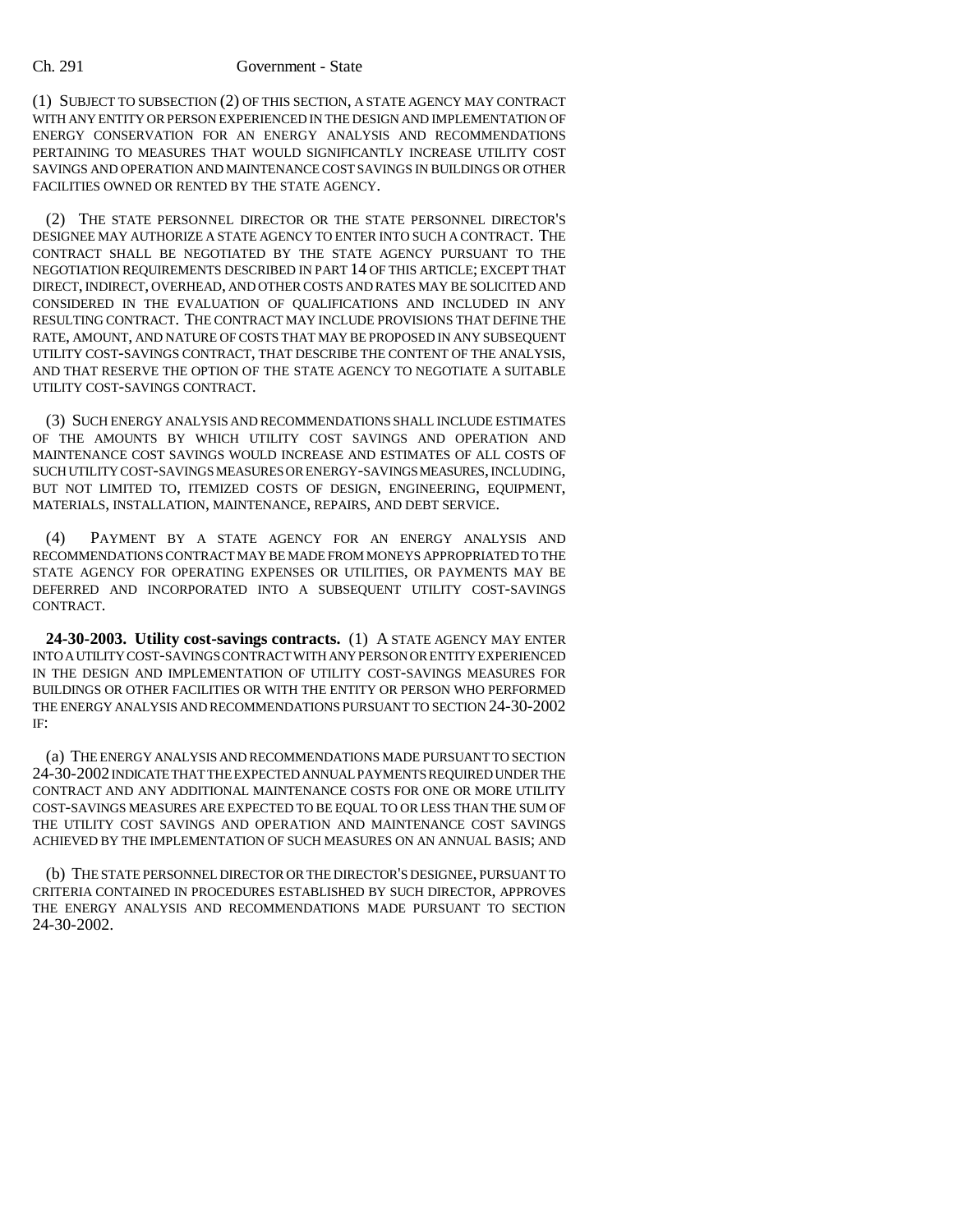(2) (a) EXCEPT AS PROVIDED IN PARAGRAPH (b) OF THIS SUBSECTION (2), A UTILITY COST-SAVINGS CONTRACT SHALL BE NEGOTIATED BY THE STATE AGENCY PURSUANT TO THE NEGOTIATION REQUIREMENTS DESCRIBED IN PART 14 OF THIS ARTICLE.

(b) THE NEGOTIATION REQUIREMENTS DESCRIBED IN PART 14 OF THIS ARTICLE AND ANY OTHER STATE COMPETITIVE BIDDING OR PROCUREMENT PROVISION SHALL NOT APPLY TO A STATE AGENCY THAT ENTERS INTO A UTILITY COST-SAVINGS CONTRACT WITH THE ENTITY OR PERSON WHO PERFORMED THE ENERGY ANALYSIS FOR AND MADE RECOMMENDATIONS TO THE STATE AGENCY PURSUANT TO SECTION 24-30-2002.

(3) A UTILITY COST-SAVINGS CONTRACT MAY INCLUDE APPROPRIATE LEASE-PURCHASE OR OTHER AUTHORIZED FINANCING AGREEMENTS.

(4) THE LEGISLATIVE AUTHORIZATION REQUIRED BY SECTION 24-82-801(2) SHALL NOT APPLY TO A LEASE-PURCHASE AGREEMENT IN A UTILITY COST-SAVINGS CONTRACT AND NO SUBSEQUENT LEGISLATIVE AUTHORIZATION SHALL BE REQUIRED FOR ANY PAYMENT MADE PURSUANT TO SUCH AN AGREEMENT.

(5) PAYMENTS BY A STATE AGENCY REQUIRED UNDER A UTILITY COST-SAVINGS CONTRACT MAY BE MADE FROM MONEYS APPROPRIATED TO THE STATE AGENCY FOR OPERATING EXPENSES OR UTILITIES APPROPRIATIONS AVAILABLE TO THE STATE AGENCY AT THE TIME THE CONTRACT PAYMENTS ARE DUE.

(6) THE PROVISIONS OF ARTICLES 91 AND 92 OF THIS TITLE SHALL NOT APPLY TO UTILITY COST-SAVINGS CONTRACTS.

(7) UTILITY COST-SAVINGS CONTRACTS SHALL BE SUBJECT ONLY TO THE SUPERVISORY PROVISIONS OF PART 13 OF THIS ARTICLE.

(8) ALL SAVINGS REALIZED AS A RESULT OF A UTILITY COST-SAVINGS CONTRACT THAT ARE IN EXCESS OF THE ANNUAL CALCULATED SAVINGS BY SUCH CONTRACT MAY BE UTILIZED AS PROVIDED IN SECTION 24-75-108 (3).

(9) THE UTILITY COST-SAVINGS CONTRACTS AUTHORIZED BY THIS SECTION SHALL PROVIDE THAT ALL OF THE OBLIGATIONS OF THE STATE UNDER SUCH CONTRACTS SHALL BE SUBJECT TO THE ACTION OF THE GENERAL ASSEMBLY IN ANNUALLY MAKING MONEYS AVAILABLE FOR ALL PAYMENTS THEREUNDER AND THAT THE OBLIGATIONS SHALL NOT BE DEEMED OR CONSTRUED AS CREATING AN INDEBTEDNESS OF THE STATE WITHIN THE MEANING OF ANY PROVISION OF THE STATE CONSTITUTION OR THE LAWS OF THE STATE CONCERNING OR LIMITING THE CREATION OF INDEBTEDNESS BY THE STATE AND SHALL NOT CONSTITUTE A MULTIPLE FISCAL-YEAR DIRECT OR INDIRECT DEBT OR OTHER FINANCIAL OBLIGATION OF THE STATE WITHIN THE MEANING OF SECTION 20 (4) OF ARTICLE X OF THE CONSTITUTION.

(10) THE STATE PERSONNEL DIRECTOR MAY ESTABLISH PROCEDURES CONTAINING CRITERIA FOR AUTHORIZATION OF UTILITY COST-SAVINGS CONTRACTS.

**SECTION 2.** 24-75-108 (3) and (8), Colorado Revised Statutes, are amended, and the said section 24-75-108 is further amended BY THE ADDITION OF A NEW SUBSECTION, to read: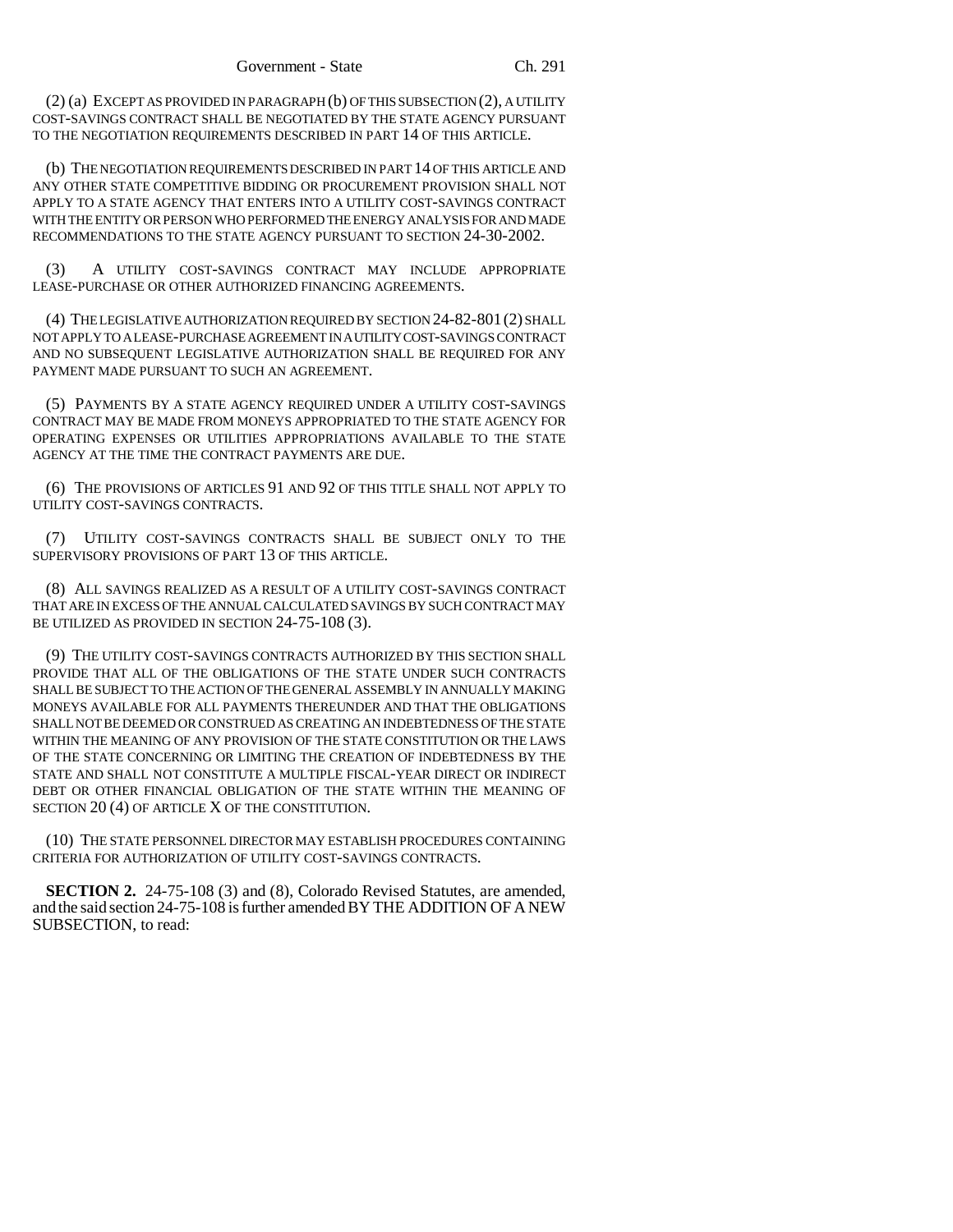**24-75-108. Intradepartmental transfers between appropriations - repeal.** (3) (a) Transfers within a principal department from an operating expense item to a utilities item, from an operating expense item to a leased space item, or from a utilities item to a utilities item, which are made on or after May 1 and before the forty-fifth day after the close of each fiscal year, shall be deemed to be between like purposes within the meaning of subsection (1) of this section.

(b) ANY SAVINGS REALIZED IN A UTILITIES ITEM RESULTING FROM A UTILITY COST-SAVINGS CONTRACT PURSUANT TO SECTION 24-30-2003 MAY BE TRANSFERRED TO AN OPERATING EXPENSE ITEM FOR THE PURPOSE OF MAKING AN ANNUAL PAYMENT ON A LEASE-PURCHASE AGREEMENT UNDER SUCH CONTRACT.

(8) The total amount of moneys transferred between items of appropriation made to principal departments of state government and to the office of the governor pursuant to this section, other than transfers within a principal department from an operating expense item to a utilities item, FROM A UTILITIES ITEM TO AN OPERATING EXPENSE ITEM PURSUANT TO PARAGRAPH (b) OF SUBSECTION (3) OF THIS SECTION, or from a utilities item to a utilities item, shall not exceed two million dollars.

(12) AS USED IN THIS SECTION, "UTILITIES" MEANS WATER, SEWER SERVICE, ELECTRICITY, OR OTHER FUEL SOURCES, EQUIPMENT PURCHASED FOR THE PURPOSE OF UTILITY COST SAVINGS, PAYMENTS MADE TO PRIVATE COMPANIES FOR SERVICES RENDERED OR EQUIPMENT INSTALLED FOR THE PURPOSE OF REDUCING UTILITY COSTS, LEASE-PURCHASE PAYMENTS TO PRIVATE COMPANIES FOR THE PURPOSE OF REDUCING UTILITY COSTS, AND ALL HEATING FUELS.

**SECTION 3.** 29-4-729, Colorado Revised Statutes, is amended to read:

**29-4-729. Reporting.** (1) The authority shall submit to the governor and the general assembly within six months after the end of the fiscal year a report which shall set forth a complete and detailed operating and financial statement of the authority during such year. Also included in the report shall be any recommendations with reference to additional legislation or other action that may be necessary to carry out the purposes of the authority.

(2) ON OR BEFORE DECEMBER 31, 2001, THE AUTHORITY, ACTING THROUGH THE PROGRAM, CREATED AND ADMINISTERED BY THE AUTHORITY, COMMONLY KNOWN AS E-STAR COLORADO, OR THE SUCCESSOR TO SUCH PROGRAM, SHALL SUBMIT TO THE GOVERNOR AND GENERAL ASSEMBLY AN ASSESSMENT OF EXISTING ENERGY CONSERVATION AND EFFICIENCY PROGRAMS AND STANDARDS ESTABLISHED BY THE STATE, LOCAL GOVERNMENTAL ENTITIES, OR PRIVATE ENTITIES. THE ASSESSMENT SHALL INCLUDE A COMPARISON OF SUCH PROGRAMS AND STANDARDS TO SIMILAR PROGRAMS AND STANDARDS ADOPTED IN OTHER STATES, AS WELL AS AN EVALUATION OF THE EFFECTIVENESS OF VOLUNTARY PERFORMANCE PROGRAMS AND OTHER FINANCIAL INCENTIVES. THE AUTHORITY, ON BEHALF OF E-STAR COLORADO, MAY ACCEPT AND EXPEND MONEYS FROM GIFTS, GRANTS, AND DONATIONS TO HELP DEFRAY THE EXPENSES OF PROVIDING THE ASSESSMENT REQUIRED UNDER THIS SUBSECTION (2).

**SECTION 4.** 29-12.5-101 (1), the introductory portion to 29-12.5-101 (2), 29-12.5-101 (2) (a), (2) (d), (2) (i), the introductory portion to 29-12.5-101 (3),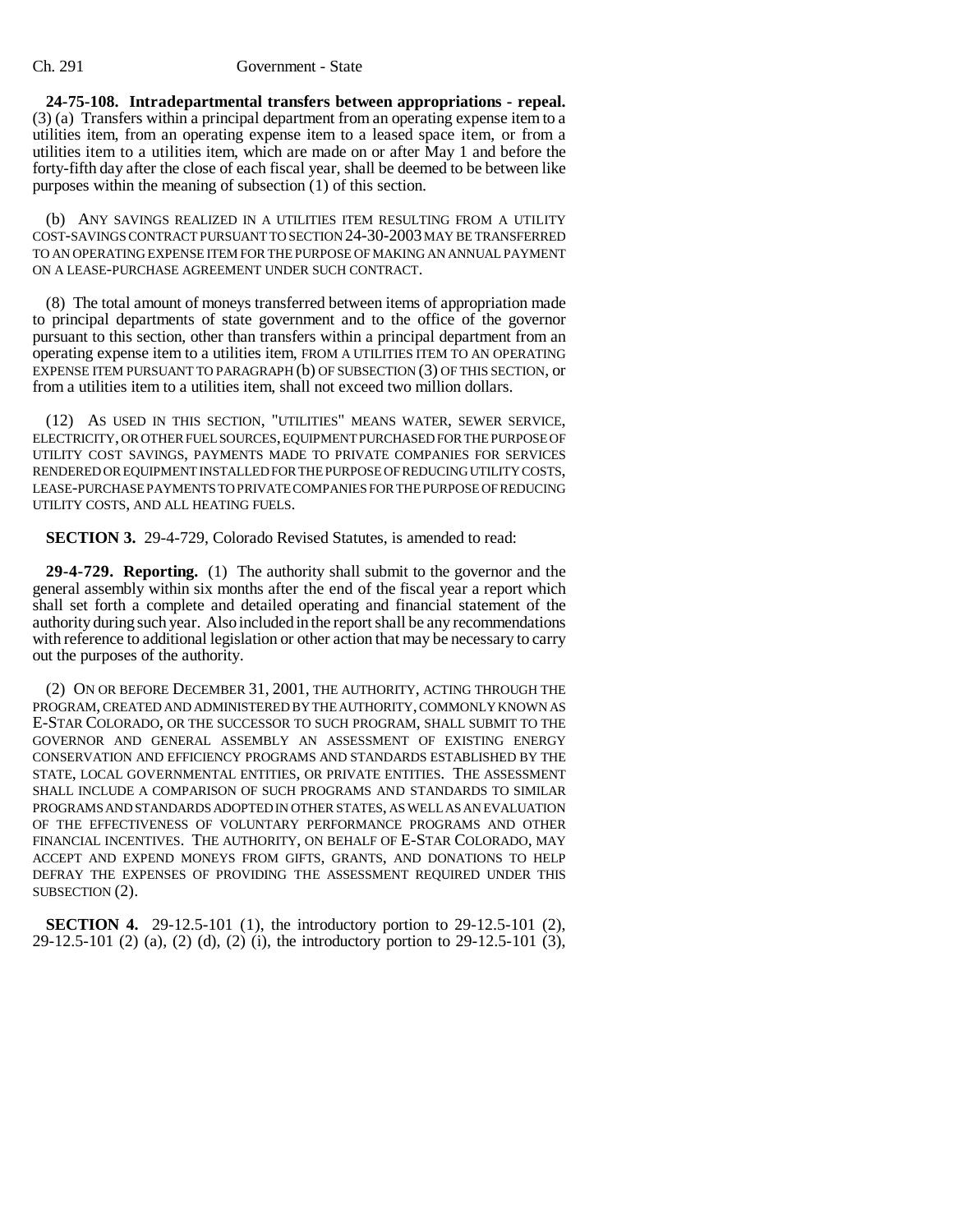29-12.5-101 (3) (a), (3) (b), (3) (c), (3) (d), (3) (e), (3) (h), and (4), Colorado Revised Statutes, are amended, and the said 29-12.5-101 (2) is further amended BY THE ADDITION OF THE FOLLOWING NEW PARAGRAPHS, to read:

**29-12.5-101. Definitions.** As used in this article:

(1) "Board" means a governing body of any municipality or home rule county, a board of county commissioners of any county, A SPECIAL DISTRICT, or a board of education of any school district.

(2) "Energy conservation "UTILITY COST-SAVINGS measure" means an installation, or modification, of an installation in or upon or remodeling of a building or other facility OR SERVICE THAT IS DESIGNED to reduce energy consumption AND RELATED OPERATING COSTS IN BUILDINGS AND OTHER FACILITIES and includes, but is not limited to, the following:

(a) Insulation  $of$  the building structure and systems within the building IN WALLS, ROOFS, FLOORS, AND FOUNDATIONS AND IN HEATING AND COOLING DISTRIBUTION SYSTEMS;

(d) Heating, ventilating, or air conditioning AND DISTRIBUTION system modifications or replacements IN BUILDINGS OR CENTRAL PLANTS;

(i) Any other modification, installation, or remodeling approved as an energy conservation measure by the board. RENEWABLE ENERGY AND ALTERNATE ENERGY SYSTEMS;

(j) DEVICES THAT REDUCE WATER CONSUMPTION OR SEWER CHARGES;

(k) CHANGES IN OPERATION AND MAINTENANCE PRACTICES;

(l) PROCUREMENT OF LOW-COST ENERGY SUPPLIES OF ALL TYPES, INCLUDING ELECTRICITY, NATURAL GAS, AND OTHER FUEL SOURCES, AND WATER;

(m) INDOOR AIR QUALITY IMPROVEMENTS THAT CONFORM TO APPLICABLE BUILDING CODE REQUIREMENTS;

(n) DAYLIGHTING SYSTEMS;

(o) BUILDING OPERATION PROGRAMS THAT REDUCE UTILITY AND OPERATING COSTS INCLUDING, BUT NOT LIMITED TO, COMPUTERIZED ENERGY MANAGEMENT AND CONSUMPTION TRACKING PROGRAMS, STAFF AND OCCUPANT TRAINING, AND OTHER SIMILAR ACTIVITIES;

(p) SERVICES TO REDUCE UTILITY COSTS BY IDENTIFYING UTILITY ERRORS AND OPTIMIZING RATE SCHEDULES;

(q) ANY OTHER MODIFICATION, INSTALLATION, OR REMODELING APPROVED AS AN UTILITY COST-SAVINGS MEASURE BY THE BOARD.

(3) "Energy performance contract" means a contract for EVALUATIONS,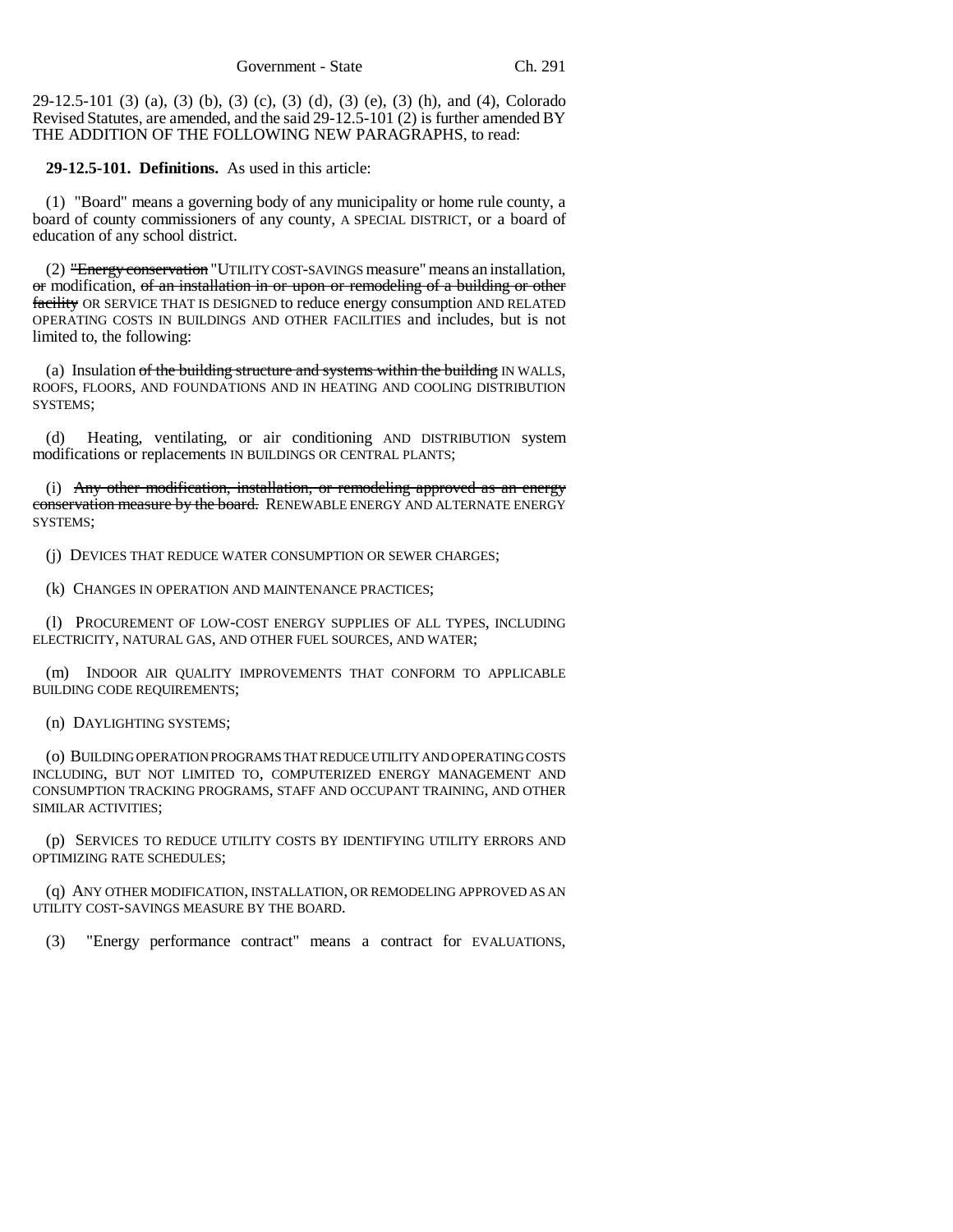#### Ch. 291 Government - State

RECOMMENDATIONS, OR IMPLEMENTATION OF one or more energy saving measures DESIGNED TO PRODUCE UTILITY COSTS SAVINGS OR OPERATION AND MAINTENANCE COST SAVINGS, which contract:

(a) Sets forth the calculated savings of energy costs attributable to  $all$  energy saving measures THE CALCULATED UTILITY COST SAVINGS OR OPERATION AND MAINTENANCE COST SAVINGS for each year during the contract period;

(b) Provides that such calculated THE AMOUNT OF ACTUAL savings for each such year DURING THE CONTRACT PERIOD shall exceed all ANNUAL CONTRACT payments, except payments for maintenance and repairs and obligations on the termination of the contract prior to expiration INCLUDING MAINTENANCE COSTS, to be made during such year by the board contracting for such UTILITY COST-SAVINGS measures;

(c) Requires the party entering into such contract with the board to PROVIDE A WRITTEN guarantee that the actual savings of energy costs attributable to all such energy saving measures SUM OF UTILITY COST SAVINGS AND OPERATION AND MAINTENANCE COST SAVINGS for each year during the FIRST THREE YEARS OF THE contract period shall not be less than the calculated savings for that year set forth pursuant to paragraph (a) of this subsection (3);

(d) Requires such party to deposit with such board an amount of money equal to all payments, except payments for maintenance and repairs and obligations on termination of the contract prior to expiration, to be made by such board during the first year of the contract or a contract of insurance guaranteeing payment to such board of the amount, if any, by which such payments exceed such actual savings of energy costs for the first year; except that such party may guarantee payment to a board of education of any school district by a surety bond in such amount executed by a surety company authorized to do business in the state;

(e) Provides that, if such party deposits moneys with such board pursuant to  $\frac{1}{2}$  paragraph (d) of this subsection (3) and if all payments, except payments for maintenance and repairs and obligations on the termination of the contract prior to expiration, made by such board during any year SUBJECT TO THE GUARANTEE IN PARAGRAPH (c) OF THIS SUBSECTION (3) exceed the actual savings of energy costs attributable to all energy saving measures SUM OF UTILITY COST SAVINGS AND OPERATION AND MAINTENANCE SAVINGS for that year, such party shall forfeit to such board that portion of such moneys equal to the amount by which such payments exceeded such actual savings;

(h) Requires that the remaining such payments to be made by such board shall be made within ten TWELVE years from the date of execution of the contract; EXCEPT THAT THE MAXIMUM TERM OF THE PAYMENTS SHALL BE LESS THAN THE COST-WEIGHTED AVERAGE USEFUL LIFE OF UTILITY COST-SAVINGS EQUIPMENT FOR WHICH THE CONTRACT IS MADE, NOT TO EXCEED TWENTY-FIVE YEARS.

(4) "Energy saving measure" means:

(a) The acquisition and installation, by purchase, lease, lease-purchase, lease with an option to buy, or installment purchase, of an energy conservation A UTILITY COST-SAVINGS measure and any attendant architectural and engineering consulting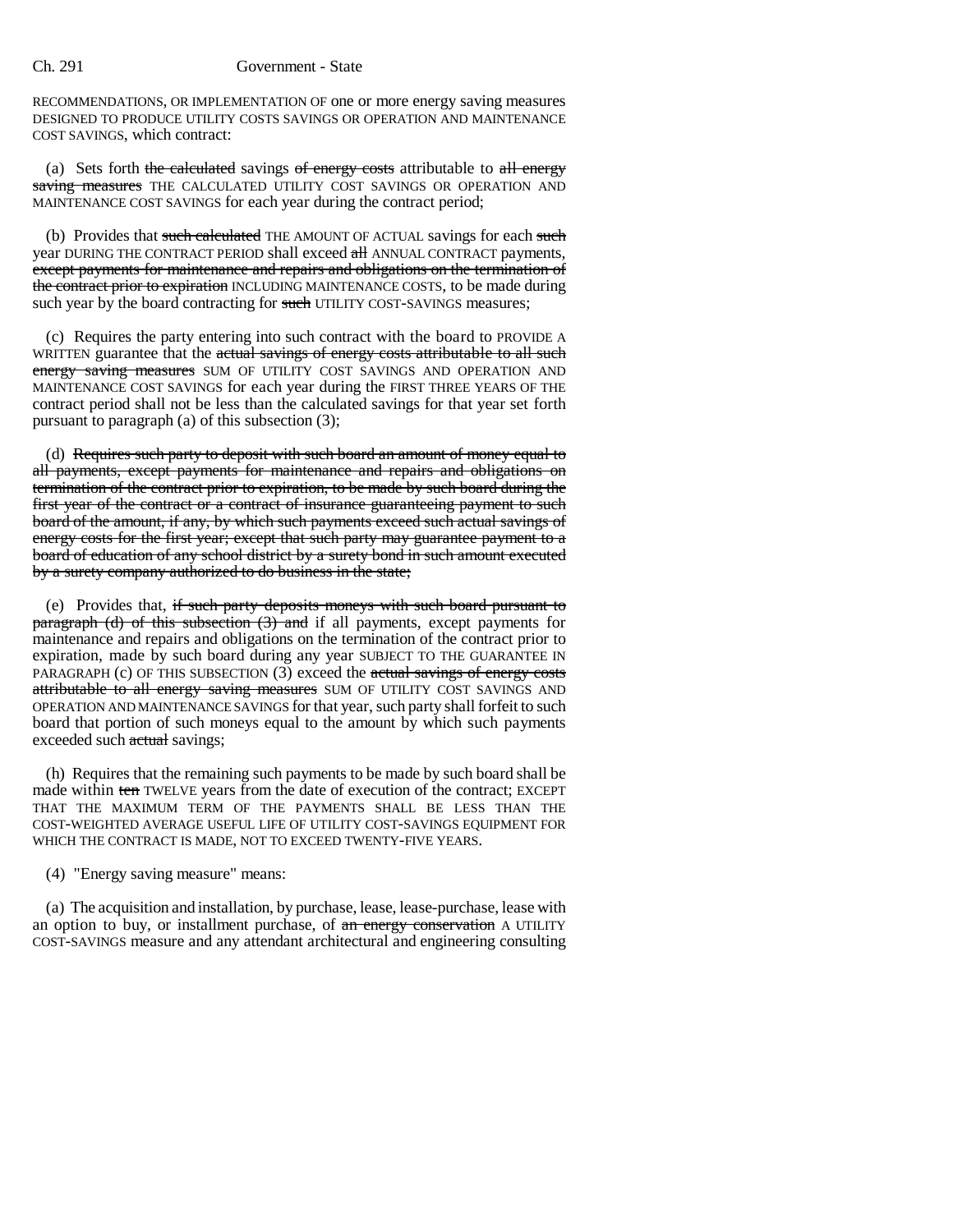services; or

(b) Architectural and engineering consulting services related to energy conservation UTILITY COST SAVINGS.

**SECTION 5.** 29-12.5-101, Colorado Revised Statutes, is amended BY THE ADDITION OF THE FOLLOWING NEW SUBSECTIONS to read:

**29-12.5-101. Definitions.** As used in this article:

(4.5) "OPERATION AND MAINTENANCE COST SAVINGS" MEANS A MEASURABLE DECREASE IN OPERATION AND MAINTENANCE COSTS THAT IS A DIRECT RESULT OF THE IMPLEMENTATION OF ONE OR MORE UTILITY COST SAVINGS MEASURES. THE SAVINGS SHALL BE CALCULATED IN COMPARISON WITH AN ESTABLISHED BASELINE OF OPERATION AND MAINTENANCE COSTS.

(7) "UTILITY COST SAVINGS" MEANS:

(a) A COST SAVINGS CAUSED BY A REDUCTION IN METERED OR MEASURED PHYSICAL QUANTITIES OF A BULK FUEL OR UTILITY RESULTING FROM THE IMPLEMENTATION OF ONE OR MORE UTILITY COST SAVINGS MEASURES WHEN COMPARED WITH AN ESTABLISHED BASELINE OF USAGE; OR

(b) A DECREASE IN UTILITY COSTS AS A RESULT OF CHANGES IN APPLICABLE UTILITY RATES OR UTILITY SERVICE SUPPLIERS. THE SAVINGS SHALL BE CALCULATED IN COMPARISON WITH AN ESTABLISHED BASELINE OF UTILITY COSTS, EXCEPTING OTHER AVAILABLE CAPITAL CONTRIBUTIONS PROVIDED BY THE POLITICAL SUBDIVISION.

(8) "UTILITY COST-SAVINGS CONTRACT" MEANS AN ENERGY PERFORMANCE CONTRACT OR A SHARED-SAVINGS CONTRACT OR ANY OTHER AGREEMENT IN WHICH UTILITY COST SAVINGS ARE USED TO PAY FOR SERVICES OR EQUIPMENT.

**SECTION 6.** 29-12.5-102, Colorado Revised Statutes, is amended to read:

**29-12.5-102. Contract for analysis and recommendations.** (1) The board of any political subdivision may contract with an architect, professional engineer, or other person experienced in the design and implementation of energy conservation UTILITY COST-SAVINGS MEASURES or energy saving measures for an analysis and recommendations pertaining to such measures that would significantly reduce energy consumption INCREASE UTILITY COST SAVINGS AND OPERATION AND MAINTENANCE COST SAVINGS in buildings or other facilities owned or rented by the political subdivision.

(2) Such analysis and recommendations shall include estimates of the amounts by which energy consumption would be reduced UTILITY COST SAVINGS AND OPERATION AND MAINTENANCE COST SAVINGS WOULD INCREASE and estimates of all costs of such energy conservation UTILITY COST-SAVINGS MEASURES or energy saving measures including, but not limited to, ITEMIZED costs of design, engineering, EQUIPMENT, MATERIALS, installation, maintenance, repairs, and debt service.

**SECTION 7.** 29-12.5-103 (1) and (3), Colorado Revised Statutes, are amended